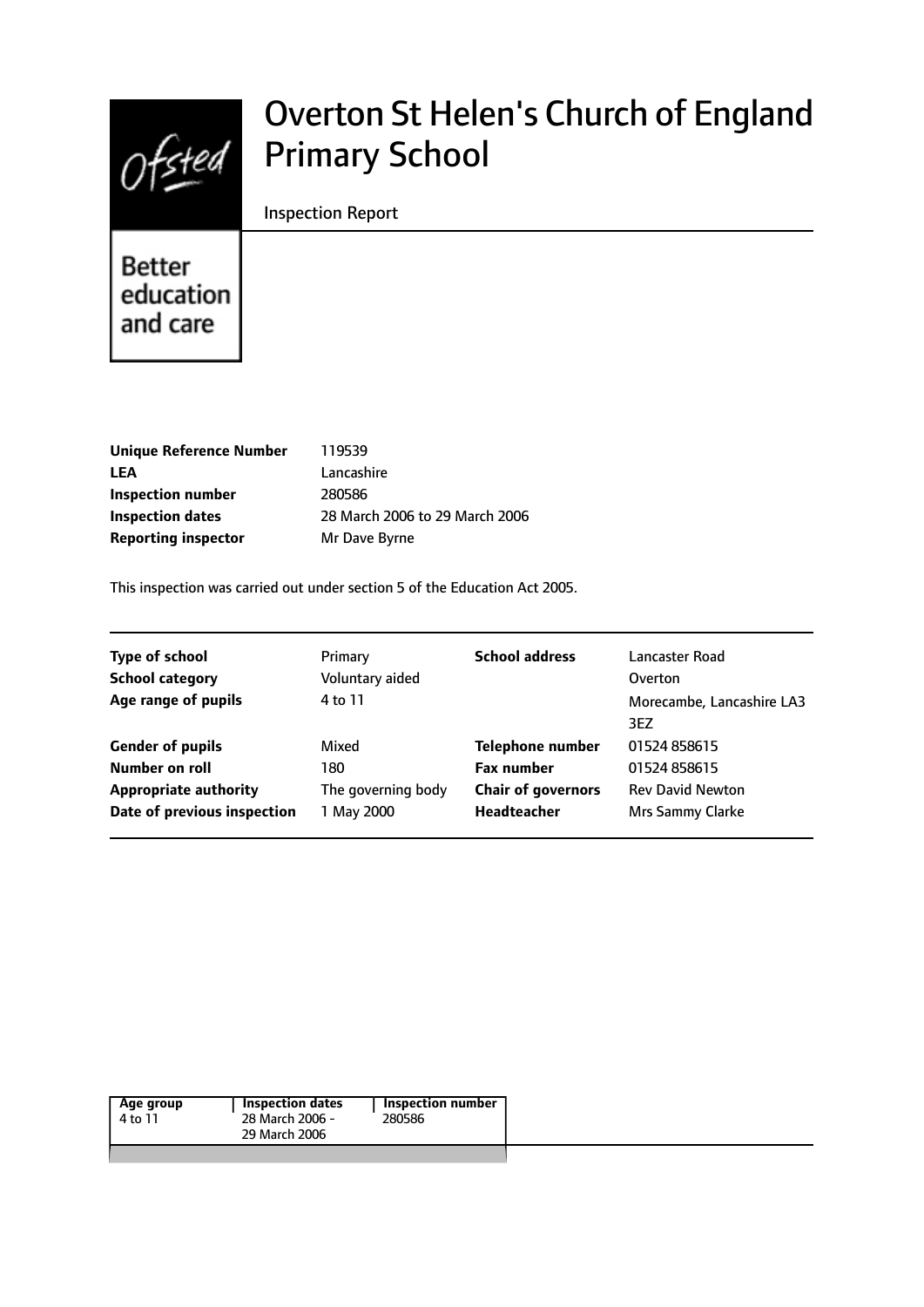© Crown copyright 2006

#### Website: www.ofsted.gov.uk

This document may be reproduced in whole or in part for non-commercial educational purposes, provided that the information quoted is reproduced without adaptation and the source and date of publication are stated.

Further copies of this report are obtainable from the school. Under the Education Act 2005, the school must provide a copy of this report free of charge to certain categories of people. A charge not exceeding the full cost of reproduction may be made for any other copies supplied.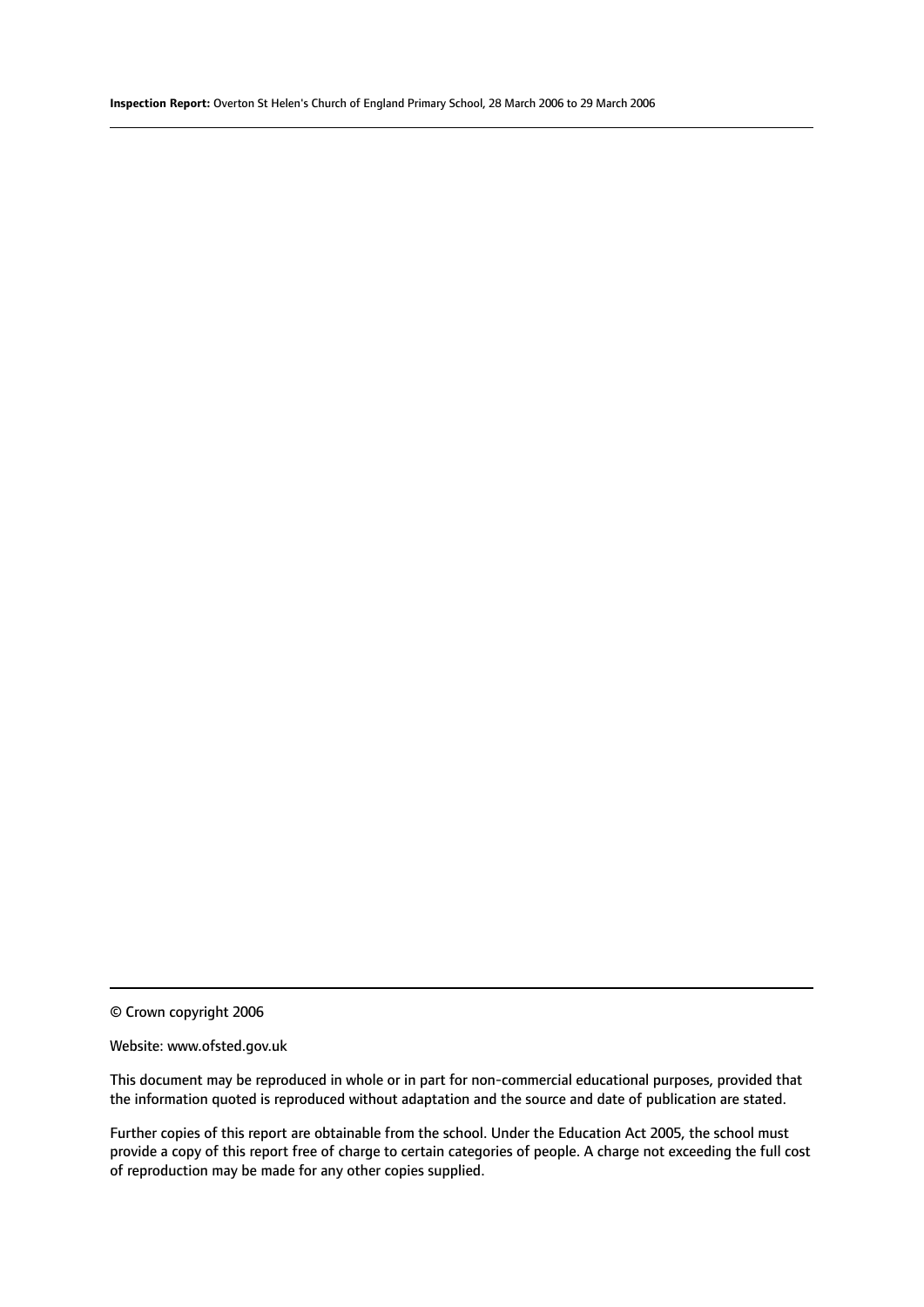# **Introduction**

The inspection was carried out by two additional inspectors.

# **Description of the school**

This is a small school in a rural location. Children's attainment when they start school is above average. A below average percentage of children are eligible for free school meals and the proportion with learning and behavioural difficulties is low. Virtually all children are of white British origin with none requiring support for English as an additional language. There have been many unavoidable staff changes in the last 18 months and the headteacher has been in post for two terms.

#### **Key for inspection grades**

| Grade 1 | Outstanding  |
|---------|--------------|
| Grade 2 | Good         |
| Grade 3 | Satisfactory |
| Grade 4 | Inadequate   |
|         |              |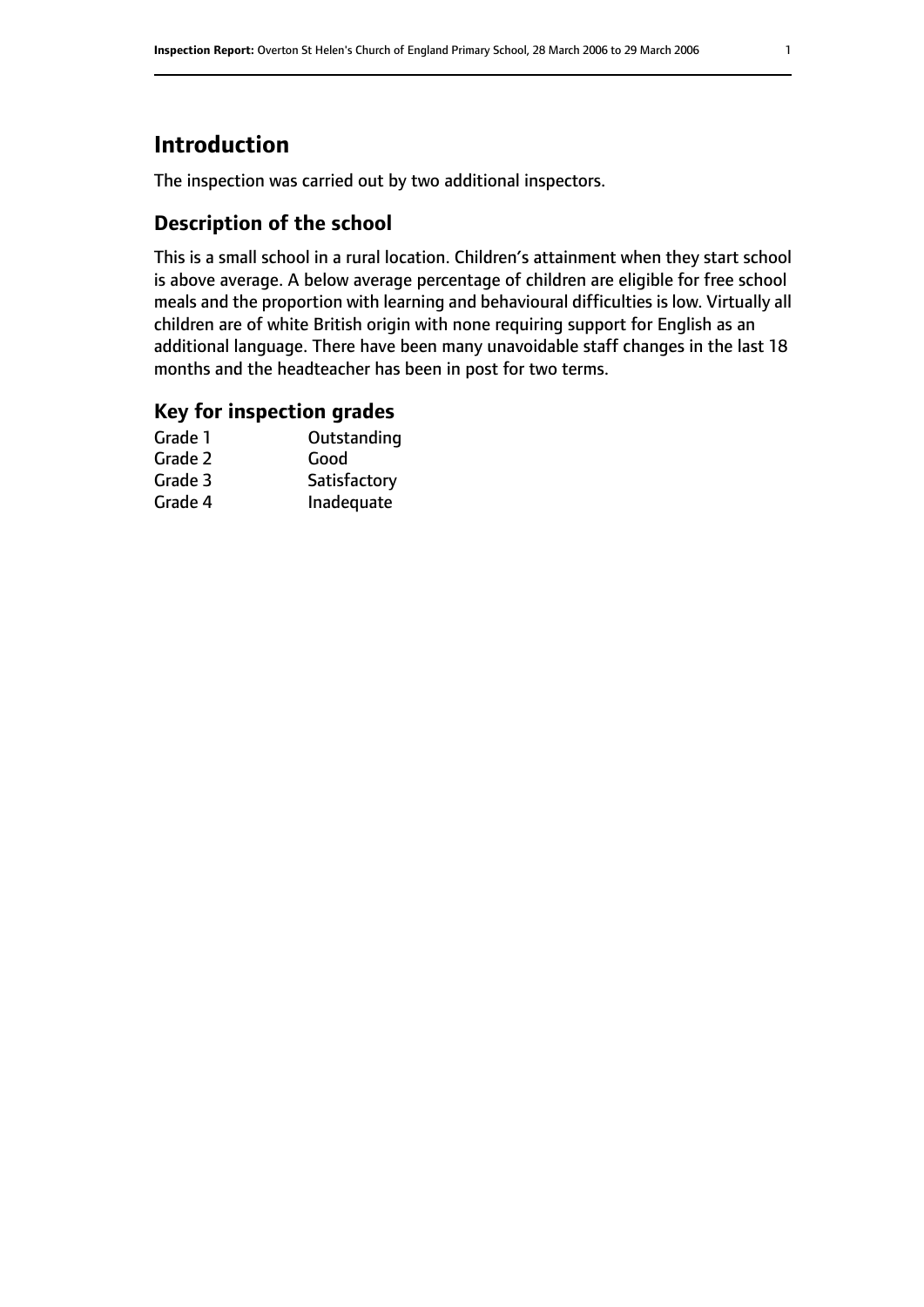# **Overall effectiveness of the school**

#### **Grade: 3**

This is a satisfactory school. A strong Christian ethos contributes to children behaving well, forming good relationships and enjoying learning. Sound teaching results in children making satisfactory progress. The quality of education in the Foundation Stage is satisfactory and children achieve standards expected for their ages. At the end of Key Stages 1 and 2 standards are above average in English and mathematics and average in science and information and communication technology (ICT). More able children, however, could do better and their achievement is inadequate. A satisfactory curriculum is enhanced by a good range of extra-curricular clubs. Links between subjects are not exploited enough to inspire learning or to enable children to think and act on their own. The school is caring, safe and secure and children develop a sound knowledge and understanding of how to live healthily and keep safe. Recent initiatives show that children's views are valued, but they are not involved enough in the assessment of their work. Moral and social development is good, but children have a weak understanding of the diversity of cultures in Britain. The vast majority of parents value the school and willingly get involved in their children's education. Good leadership by the new headteacher has created a strong staff team. Together they are improving standards after a period of static growth caused by unavoidable staffing disruptions. The school's self-evaluation is accurate. It identifies many areas for improvement. These include improving assessment so that teachers can effectively monitor standards and learning in all subjects. The school gives satisfactory value for money.

not applicable

#### **What the school should do to improve further**

- Raise the achievement of the more able.
- Improve assessment to involve children more closely and to enable teachers to monitor learning effectively in all subjects.
- Improve the curriculum by making better links between subjects, creating more opportunities for children to think and act on their own and by making better provision for multi-cultural education.

# **Achievement and standards**

#### **Grade: 3**

While standards at the end of Year 6 are above average overall, achievement is only satisfactory given the above average attainment when children start school. Progress is satisfactory overall for the majority of children including those with learning and behavioural difficulties; however, the more able children do not make adequate progress. Every year since 2000, standards in Year 2 have been significantly above average with a particular strength in reading. In 2005, standards at the end of Key Stage 2 were above average in English and average in mathematics and science. Standards are rising in Key Stage 2 and, in 2006, children are well set to reach challenging targets for English and mathematics. This means that standards are now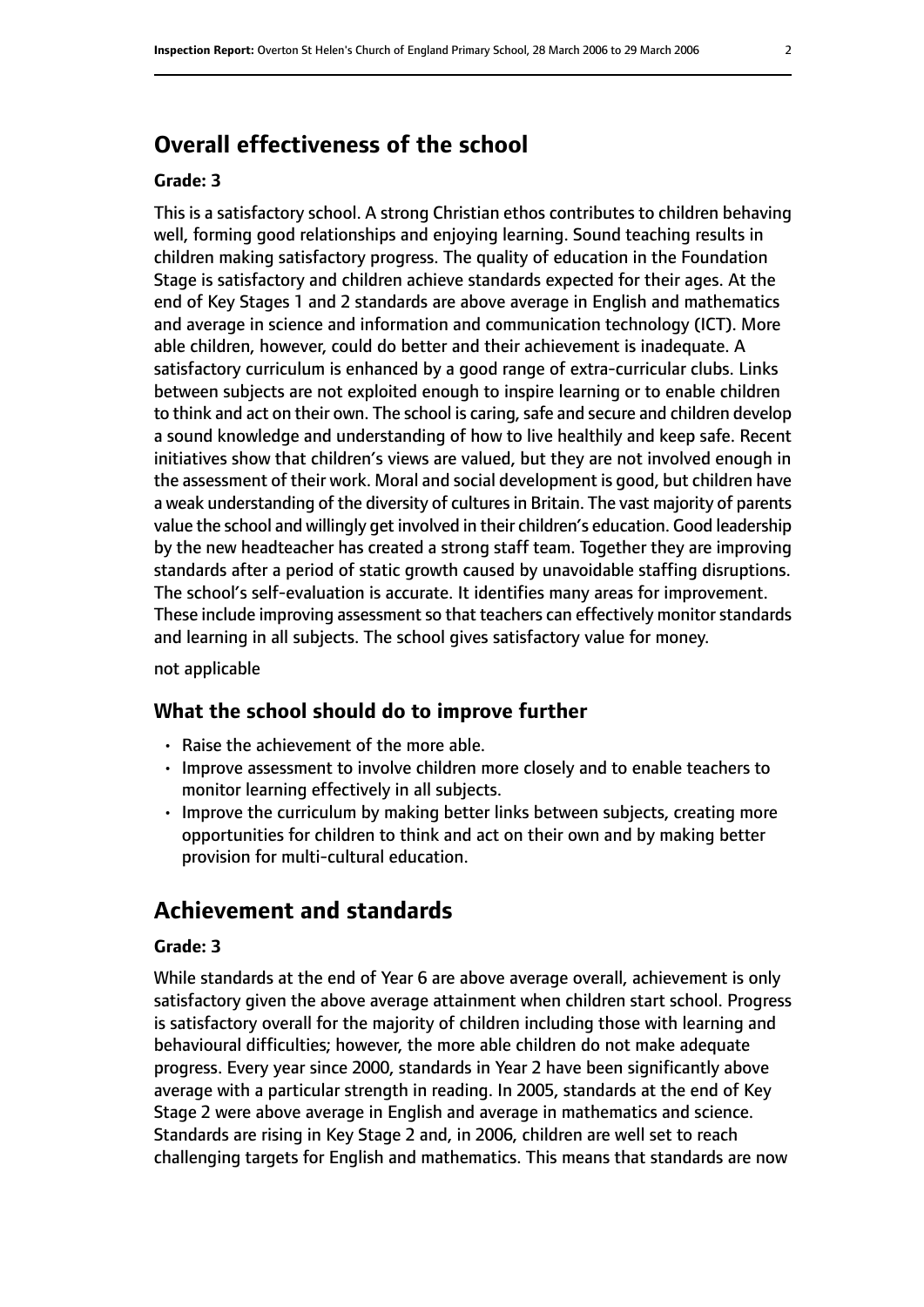above average overall in both of these subjects. In science and ICT, standards in Year 6 are average although children could do better in performing scientific investigations.

#### **Personal development and well-being**

#### **Grade: 3**

Personal development is satisfactory. Parents are justified in their view that their children enjoy school. The children's good behaviour and attitudes, their enjoyment for learning and their good attendance provide a secure foundation for their future economic well-being. During playtime, one child volunteered her opinion that, 'This is a great place to be. I feel safe and am never bullied'. This comment reflects the good levels of moral and social development and warm relationships amongst children and adults. The children's understanding of the rich diversity of cultures in Britain is, however, weak. Children have a satisfactory awareness of how to be healthy benefiting within school from such initiatives as the National Fruit Scheme. Children know about the importance of exercise and many participate willingly in sporting activities both in lessons and at after-school clubs. A shortage of outdoor equipment at break times, however, limits children from taking regular exercise throughout the day. The children's personal contribution to the school and wider community is satisfactory. They raise funds and plan events for charity. The school is in the early stages of giving children additional responsibilities through the school council. In other respects they do not have sufficient opportunities to take on duties to help in running aspects of the school.

# **Quality of provision**

#### **Teaching and learning**

#### **Grade: 3**

Teaching and learning are satisfactory overall with some instances of good teaching. Recent staff disruptions have contributed to some significant differences in the way that teachers work. The variations are most noticeable in the use of assessment, in the expectations for the more able and in the opportunities provided for children to think and act on their own. While children enjoy all lessons, they respond particularly well to expectations for them to use practical skills. Such opportunities are however too few. Throughout the school teachers have sound subject knowledge and make good use of recently installed ICT resources to enhance learning in lessons. Lesson planning and organisation are satisfactory. Not enough time is given though for children to evaluate how well they have learnt and to set targets for future improvement. The needs of the less able children and those of children with average attainment are well catered for but more able children are often not challenged enough. Teaching assistants make a vital contribution to children's learning. This is particularly so in the Foundation Stage and in supporting children with learning and behavioural difficulties across the school.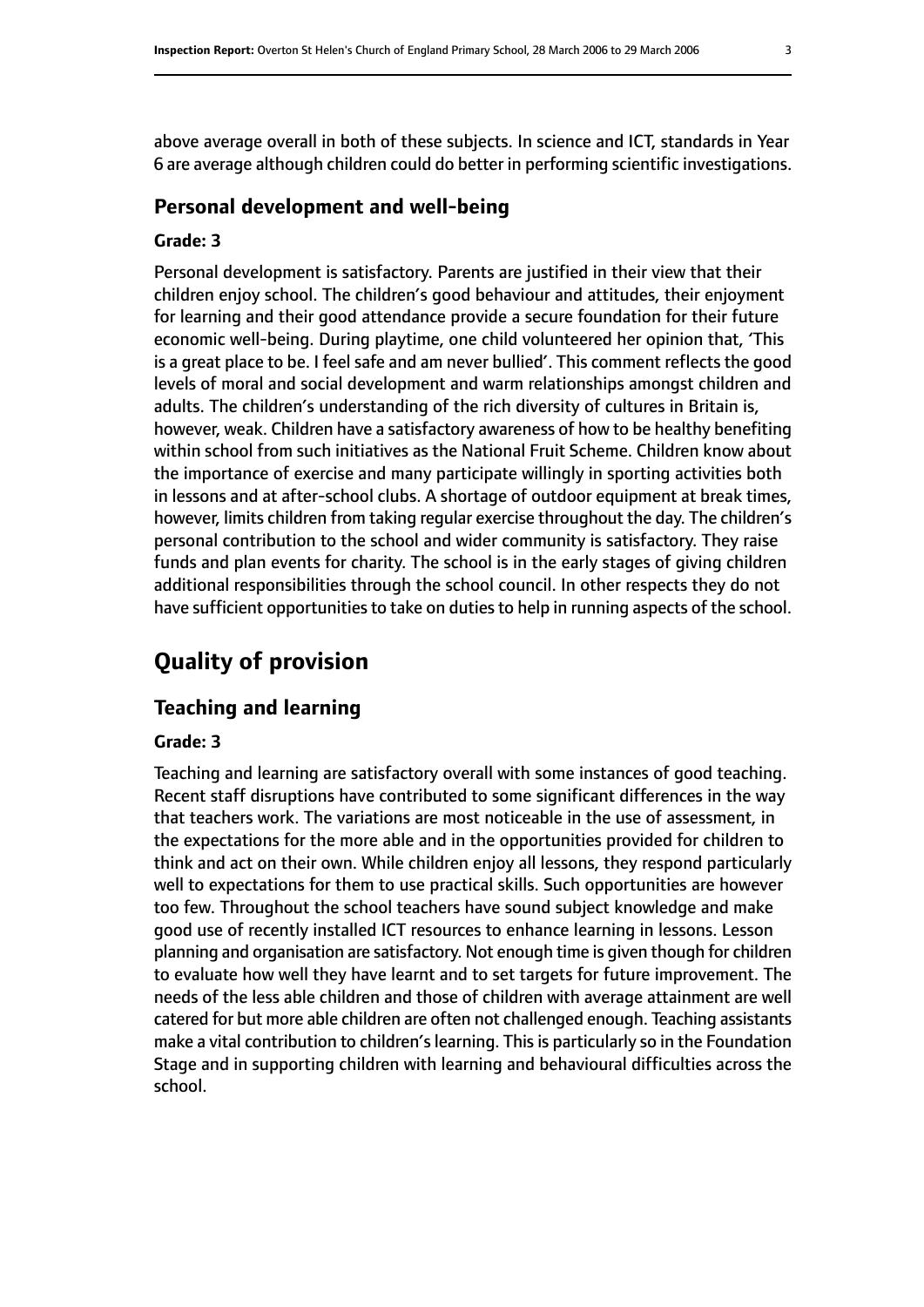#### **Curriculum and other activities**

#### **Grade: 3**

The curriculum meets requirements but it is not planned imaginatively. The school recognises this, and is in the process of establishing closer links between subjects to make work for the children more meaningful. The Foundation Stage curriculum has improved since the last inspection with the provision of a better range of practical activities. In Key Stages 1 and 2, a good emphasis is given to literacy, numeracy and ICT but not enough time is given to developing children's independent learning. The provision for children with learning and behavioural difficulties is satisfactory, but not enough attention is given to adapting the curriculum to meet the needs of the more able. A good range of well attended after-school activities extends the curriculum and a satisfactory range of educational visits and visitors enriches learning further. Personal, social and health education and citizenship are satisfactory. They contribute positively to children's personal development except in developing children's knowledge and understanding of our multicultural society.

#### **Care, guidance and support**

#### **Grade: 3**

Provision is satisfactory overall with good quality levels of personal care and support. Parents are accurate in their views that the school is a safe and secure place. Procedures to promote child protection, safety and healthy lifestyles are effectively managed. Skilled teaching assistants and teachers give effective support to children with learning and behavioural difficulties. The quality of support for the more able however is not well organised and holds back the achievement of these children. Assessment is effective in English and mathematics but in other subjects it is weak. The involvement of children in assessing their own progress towards agreed targets for improvement is developing well but is not yet embedded across the school. This reduces progress. Communication with parents is good and encourages support at home. Effective links with other schools ease children's transition to the next stage of their education.

# **Leadership and management**

#### **Grade: 3**

Leadership and management are satisfactory. The vision and commitment of the headteacher have restored the school's educational direction after a time of considerable disruption. Morale among staff is good and some effective strategies are being implemented successfully to raise achievement, particularly in Key Stage 2. The instability in staffing has affected the quality of monitoring of standards and learning. It is effective in English, mathematics, science and ICT, but inadequate in other subjects. The management of the Foundation Stage, and for children with learning and behavioural difficulties, is satisfactory but for the more able it is weak. Accommodation and resources are wisely used and the headteacher is successfully harnessing the qualities and skills of the staff. The governing body is very supportive and ensures that all statutory requirements are met. It makes sure that school self-evaluation is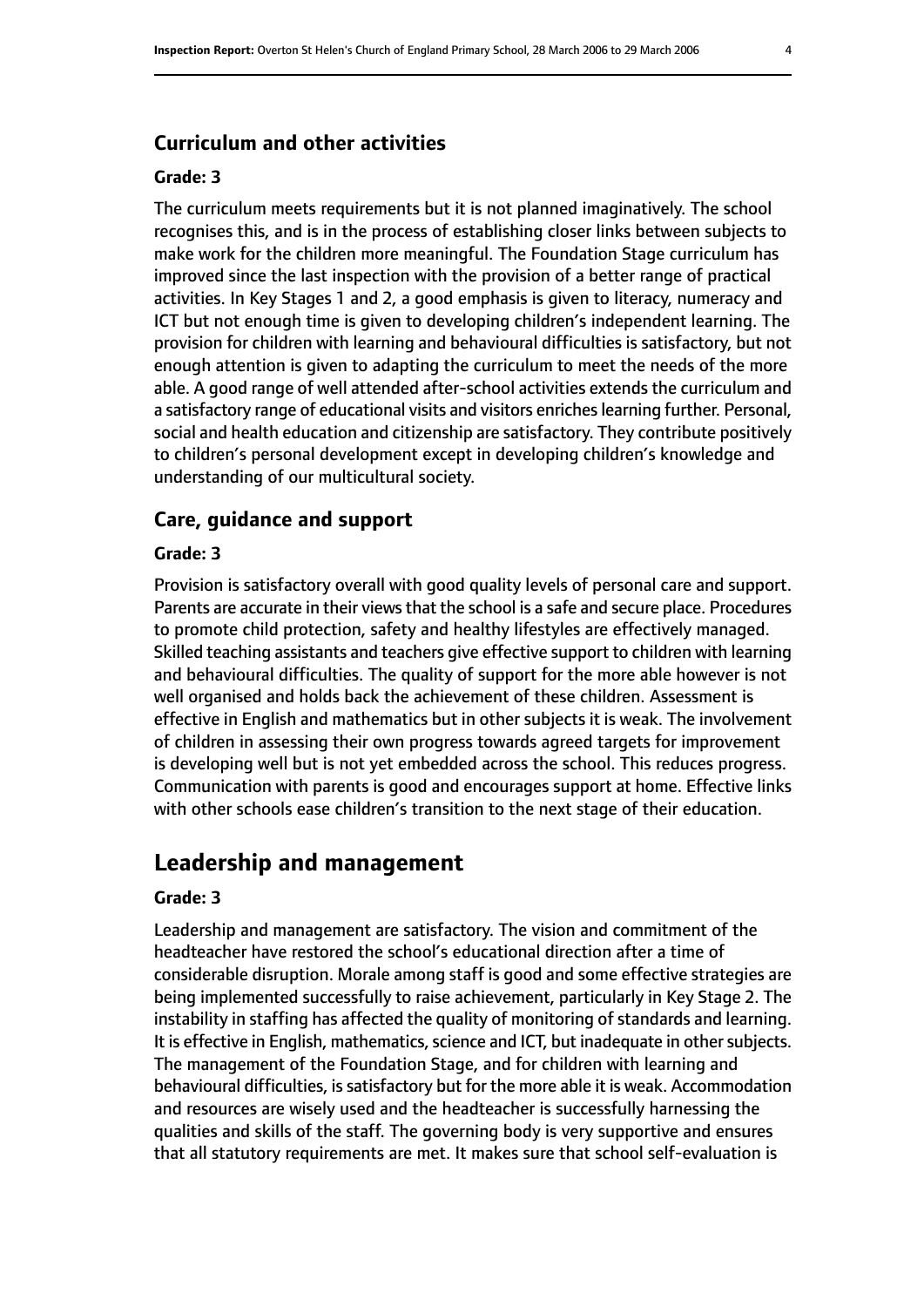accurate and that a clear agenda for improvement is established. Staffing disruptions have held back the rate of improvement since the last inspection and it has only been satisfactory. The renewed vigour and direction of staff and governors are improving the school and there is a good capacity for further improvement in future.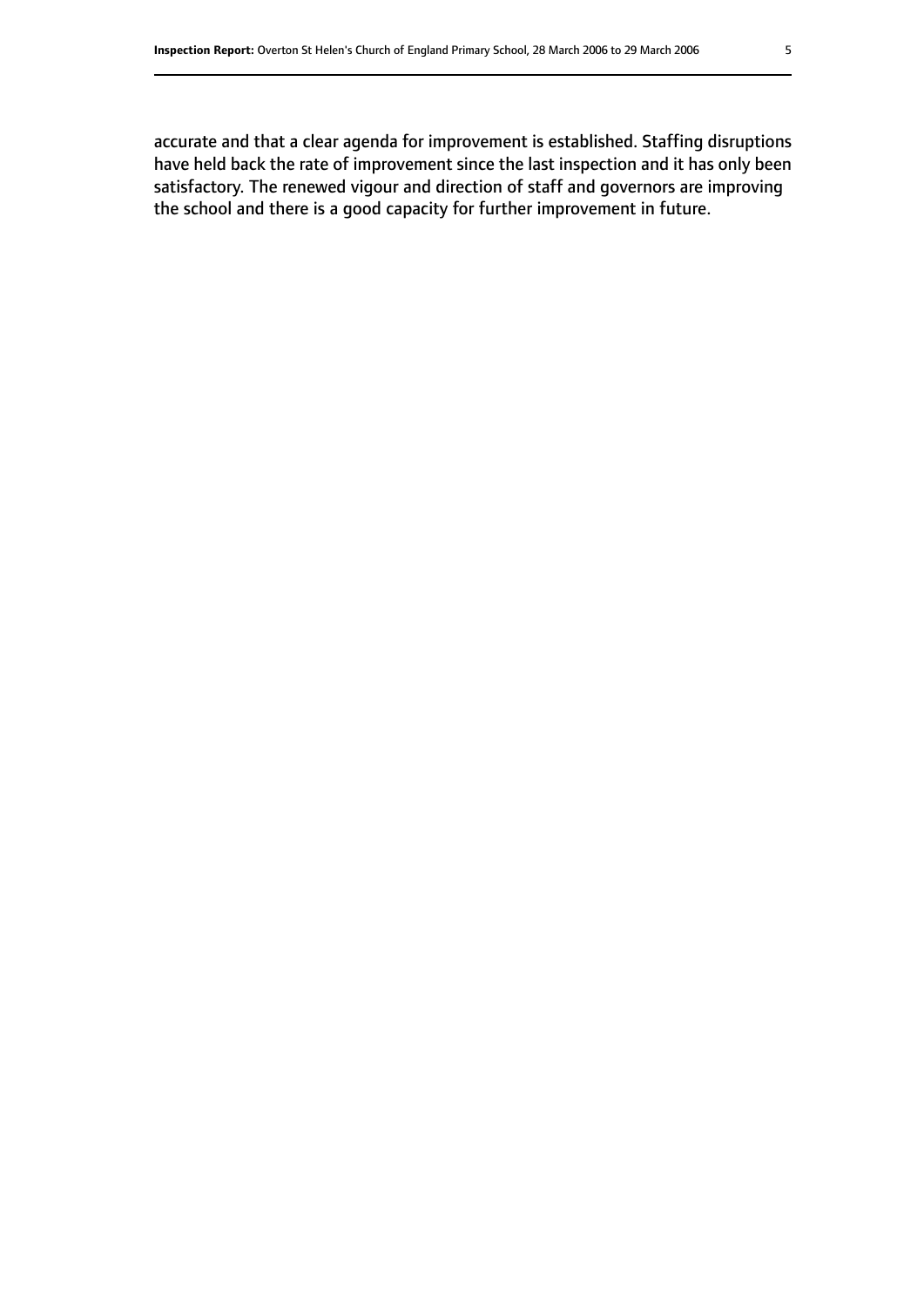**Any complaints about the inspection or the report should be made following the procedures set out inthe guidance 'Complaints about school inspection', whichis available from Ofsted's website: www.ofsted.gov.uk.**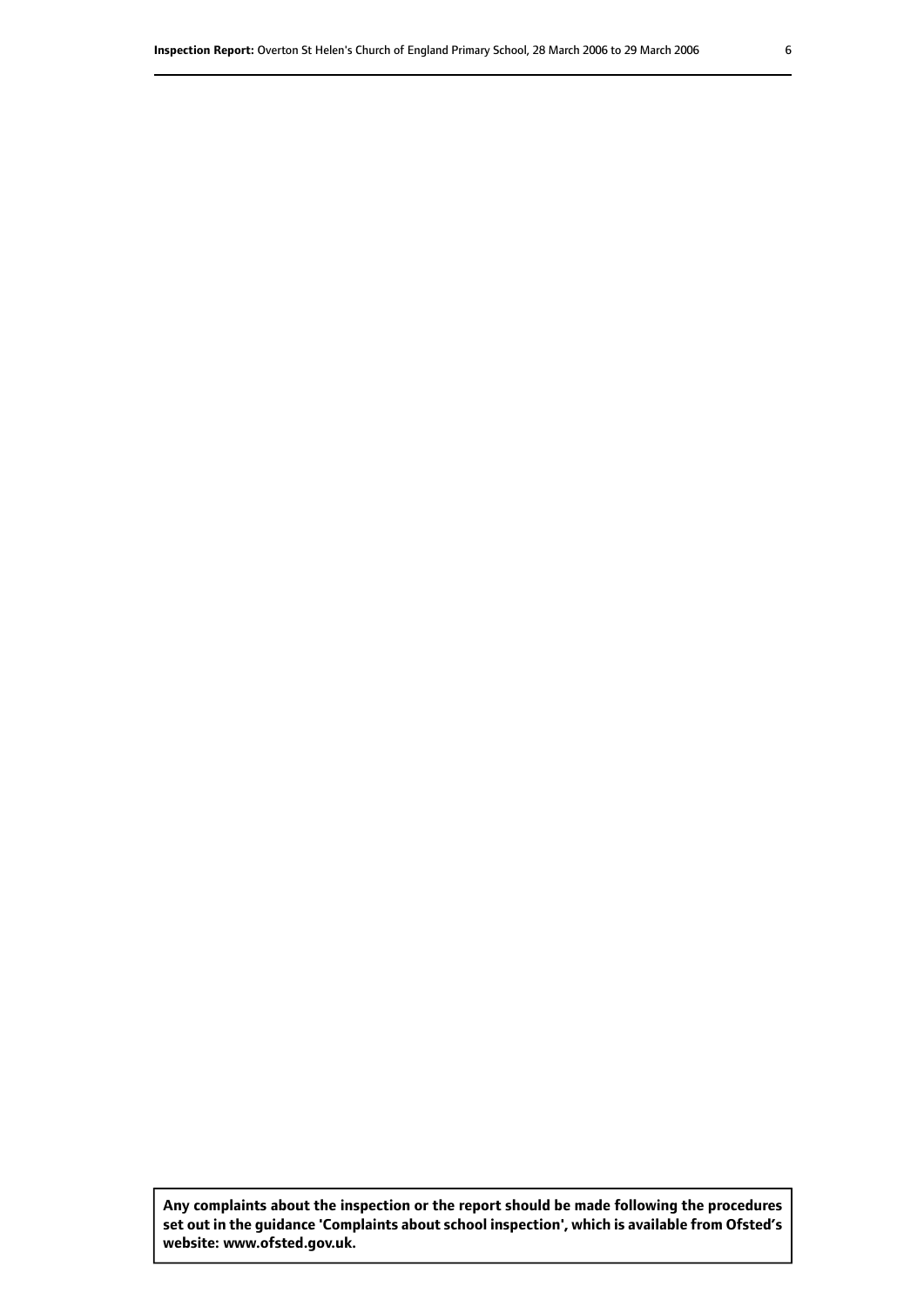# **Inspection judgements**

| Key to judgements: grade 1 is outstanding, grade 2 good, grade 3 | <b>School</b>  | $16-19$ |
|------------------------------------------------------------------|----------------|---------|
| satisfactory, and grade 4 inadequate                             | <b>Overall</b> |         |

#### **Overall effectiveness**

| How effective, efficient and inclusive is the provision of education,<br>integrated care and any extended services in meeting the needs of<br>learners? |     | <b>NA</b> |
|---------------------------------------------------------------------------------------------------------------------------------------------------------|-----|-----------|
| How well does the school work in partnership with others to promote<br>learners' well-being?                                                            |     | ΝA        |
| The quality and standards in foundation stage                                                                                                           |     | <b>NA</b> |
| The effectiveness of the school's self-evaluation                                                                                                       |     | ΝA        |
| The capacity to make any necessary improvements                                                                                                         | Yes | NА        |
| Effective steps have been taken to promote improvement since the last<br>inspection                                                                     | Yes | <b>NA</b> |

#### **Achievement and standards**

| How well do learners achieve?                                                                               | ΝA        |
|-------------------------------------------------------------------------------------------------------------|-----------|
| The standards <sup>1</sup> reached by learners                                                              | ΝA        |
| How well learners make progress, taking account of any significant variations<br>between groups of learners | <b>NA</b> |
| How well learners with learning difficulties and disabilities make progress                                 | <b>NA</b> |

#### **Personal development and well-being**

| How good is the overall personal development and well-being of the<br>learners?                                  | ΝA        |
|------------------------------------------------------------------------------------------------------------------|-----------|
| The extent of learners' spiritual, moral, social and cultural development                                        | <b>NA</b> |
| The behaviour of learners                                                                                        | <b>NA</b> |
| The attendance of learners                                                                                       | <b>NA</b> |
| How well learners enjoy their education                                                                          | <b>NA</b> |
| The extent to which learners adopt safe practices                                                                | <b>NA</b> |
| The extent to which learners adopt healthy lifestyles                                                            | <b>NA</b> |
| The extent to which learners make a positive contribution to the community                                       | <b>NA</b> |
| How well learners develop workplace and other skills that will contribute to<br>their future economic well-being | <b>NA</b> |

#### **The quality of provision**

| How effective are teaching and learning in meeting the full range of<br>the learners' needs?          | ΝA |
|-------------------------------------------------------------------------------------------------------|----|
| How well do the curriculum and other activities meet the range of<br>needs and interests of learners? | ΝA |
| How well are learners cared for, guided and supported?                                                | NА |

 $^1$  Grade 1 - Exceptionally and consistently high; Grade 2 - Generally above average with none significantly below average; Grade 3 - Broadly average; Grade 4 - Exceptionally low.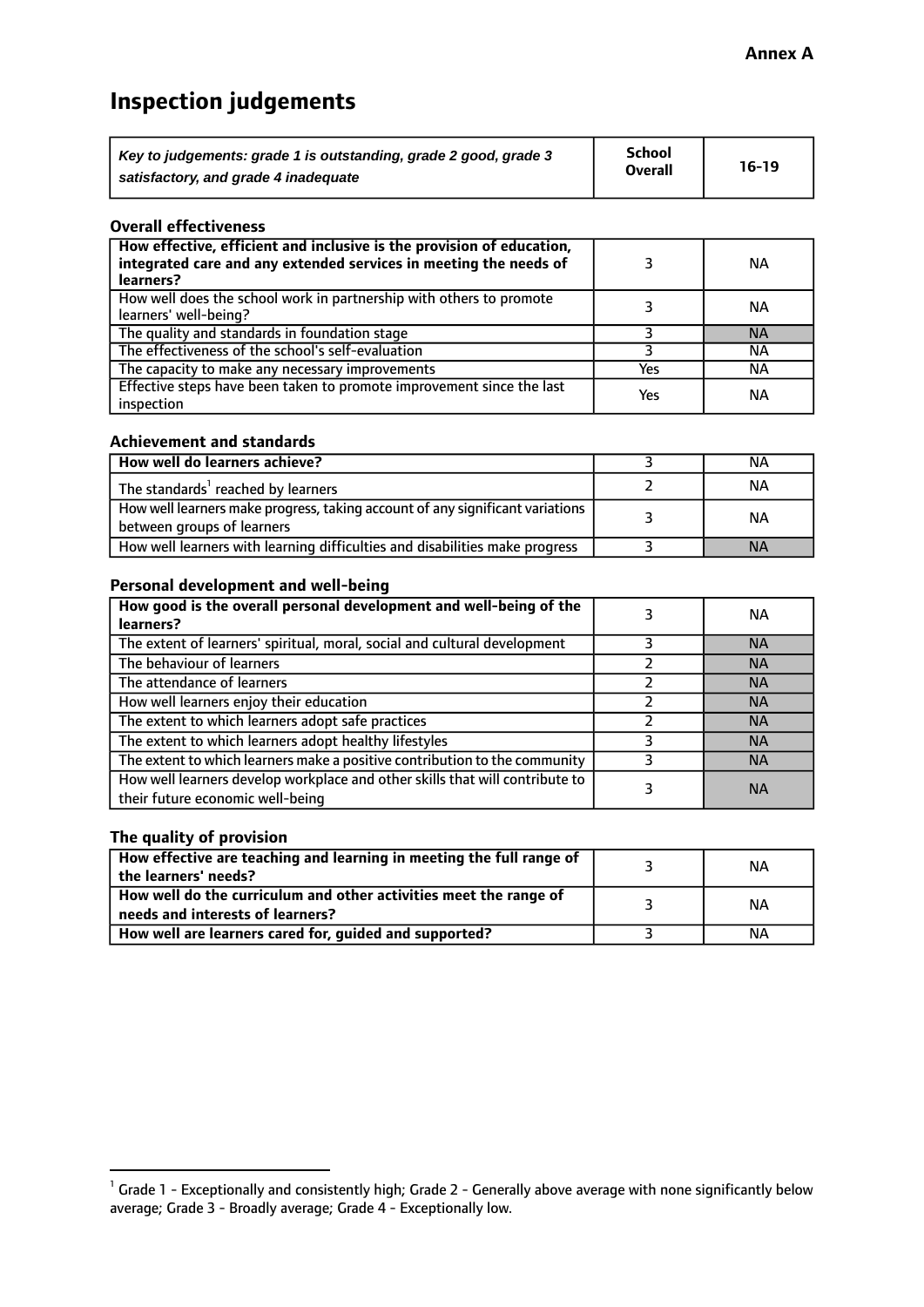# **Leadership and management**

| How effective are leadership and management in raising achievement<br>and supporting all learners?                                              |     | NA.       |
|-------------------------------------------------------------------------------------------------------------------------------------------------|-----|-----------|
| How effectively leaders and managers at all levels set clear direction leading<br>to improvement and promote high quality of care and education |     | <b>NA</b> |
| How effectively performance is monitored, evaluated and improved to meet<br>challenging targets, through quality assurance and self-review      |     | <b>NA</b> |
| How well equality of opportunity is promoted and discrimination tackled so<br>that all learners achieve as well as they can                     |     | <b>NA</b> |
| How effectively and efficiently resources are deployed to achieve value for<br>money                                                            |     | <b>NA</b> |
| The extent to which governors and other supervisory boards discharge their<br>responsibilities                                                  |     | <b>NA</b> |
| The adequacy and suitability of staff to ensure that learners are protected                                                                     | Yes | <b>NA</b> |

| The extent to which schools enable learners to be healthy                                     |            |
|-----------------------------------------------------------------------------------------------|------------|
| Learners are encouraged and enabled to eat and drink healthily                                | Yes        |
| Learners are encouraged and enabled to take regular exercise                                  | Yes        |
| Learners are discouraged from smoking and substance abuse                                     | <b>Yes</b> |
| Learners are educated about sexual health                                                     | <b>Yes</b> |
| The extent to which providers ensure that learners stay safe                                  |            |
| Procedures for safequarding learners meet current government requirements                     | Yes        |
| Risk assessment procedures and related staff training are in place                            | Yes        |
| Action is taken to reduce anti-social behaviour, such as bullying and racism                  | Yes        |
| Learners are taught about key risks and how to deal with them                                 | <b>Yes</b> |
| The extent to which learners make a positive contribution                                     |            |
| Learners are helped to develop stable, positive relationships                                 | Yes        |
| Learners, individually and collectively, participate in making decisions that affect them     | Yes        |
| Learners are encouraged to initiate, participate in and manage activities in school and the   | <b>Yes</b> |
| wider community                                                                               |            |
| The extent to which schools enable learners to achieve economic well-being                    |            |
| There is provision to promote learners' basic skills                                          | Yes        |
| Learners have opportunities to develop enterprise skills and work in teams                    | <b>Yes</b> |
| Careers education and guidance is provided to all learners in key stage 3 and 4 and the sixth | <b>NA</b>  |
| form                                                                                          |            |
| Education for all learners aged 14-19 provides an understanding of employment and the         | NА         |
| economy                                                                                       |            |